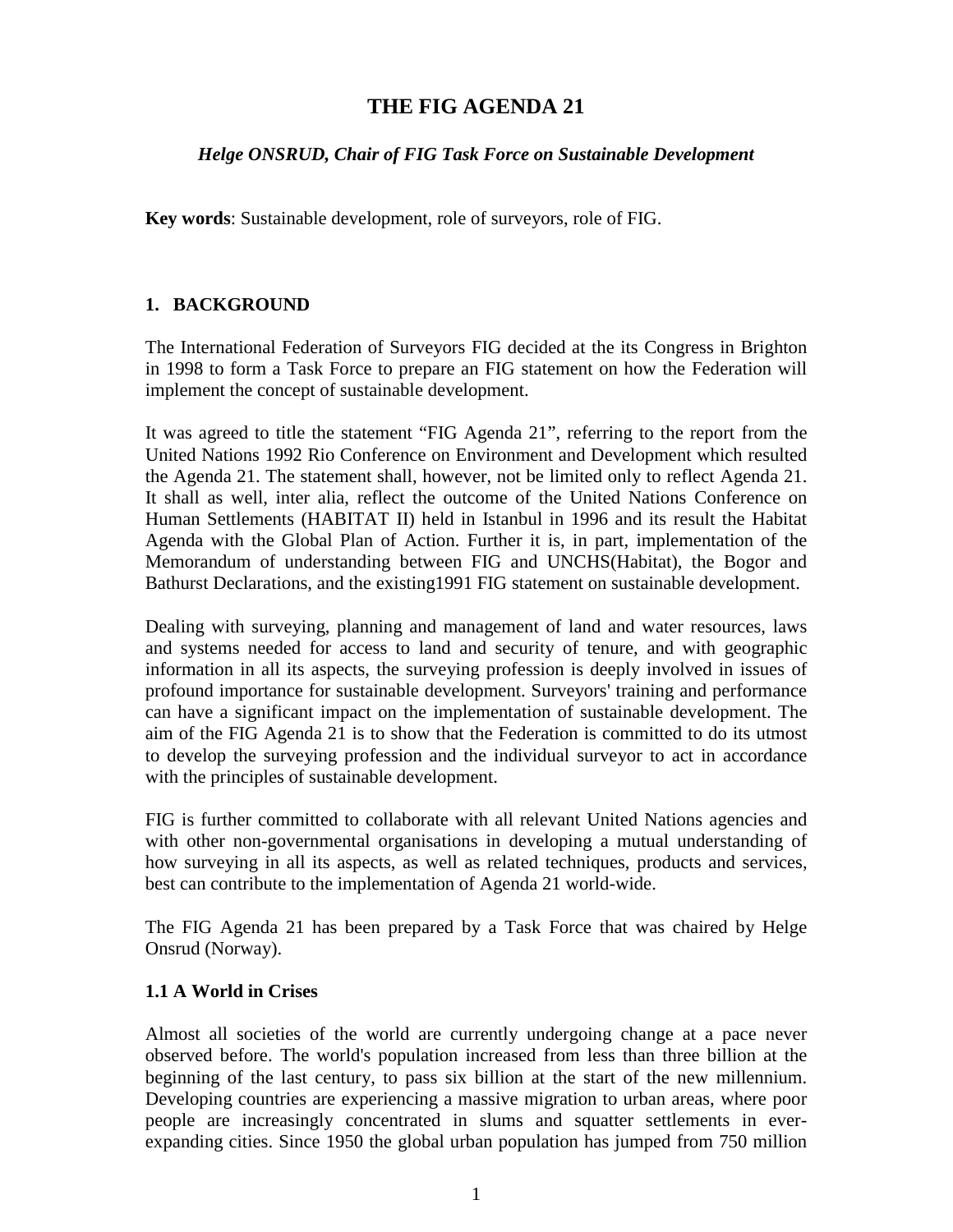to more than 2,500 million people. It is estimated that, in developing countries, 88 per cent of the population growth during the next 25 years will be in urban settlements. Within 30 years, two thirds of the world's population will live in cities. The urban growth is mostly informal and unplanned, often resulting in people settling in dangerous locations. Already half the world's population lives within 60 kilometres from the coastline, one-third of which is at high risk from degradation brought about by human activity.

In many countries fresh water availability is approaching crisis point. 1.3 billion people do not have access to clean water and it is estimated that five million die annually from diseases caused by water contamination.

Large areas of land for food production are lost annually to erosion and urban growth. The human-induced depletion of the ozone layer and climate change has the potential to cause major problems to health and settlements in many parts of the world.

The last thirty years have witnessed a growing understanding that the earth cannot sustain current levels of pollution and utilisation of natural resources. Human behaviour and policies must change radically and the pressure on the world's natural environment must be reduced

At the same time 25 per cent of the world's population lives in deep poverty. 1.3 billion people live on less than 1 US dollar per day; 2.6 billion do not have access to basic sanitation. It is estimated that three quarters of a billion people not receive enough food. One billion people living in urban areas lack access to adequate shelter and more than one billion of the city dwellers are without secure tenure to houses or land.

It has become widely recognised that general change within societies – *development –* throughout the world must be oriented towards behaviour and actions that do not destroy the natural environment. Within this framework, it is also generally agreed that changes in behaviour and actions must be expressed in policies that simultaneously improve living conditions for the poor peoples. Removing barriers that keep people in poverty is important for the protection of the environment; but it is also a human challenge and responsibility in itself.

The world faces two major challenges - protecting the natural environment and, at the same time, removing poverty.

### **1.2 Sustainable Development - a Policy for Change**

Responding to the above challenges, national governments, at the United Nations 1992 Rio Conference on Environment and Development, commonly agreed on the concept of *Sustainable Development* as a general principle for policies and actions in a large number of fields and sectors of societies.

Sustainable development was defined by the World Commission on Environment and Development in their report on "Our Common Future" as *"development that meets the needs of the present without compromising the ability of future generations to meet their own needs*".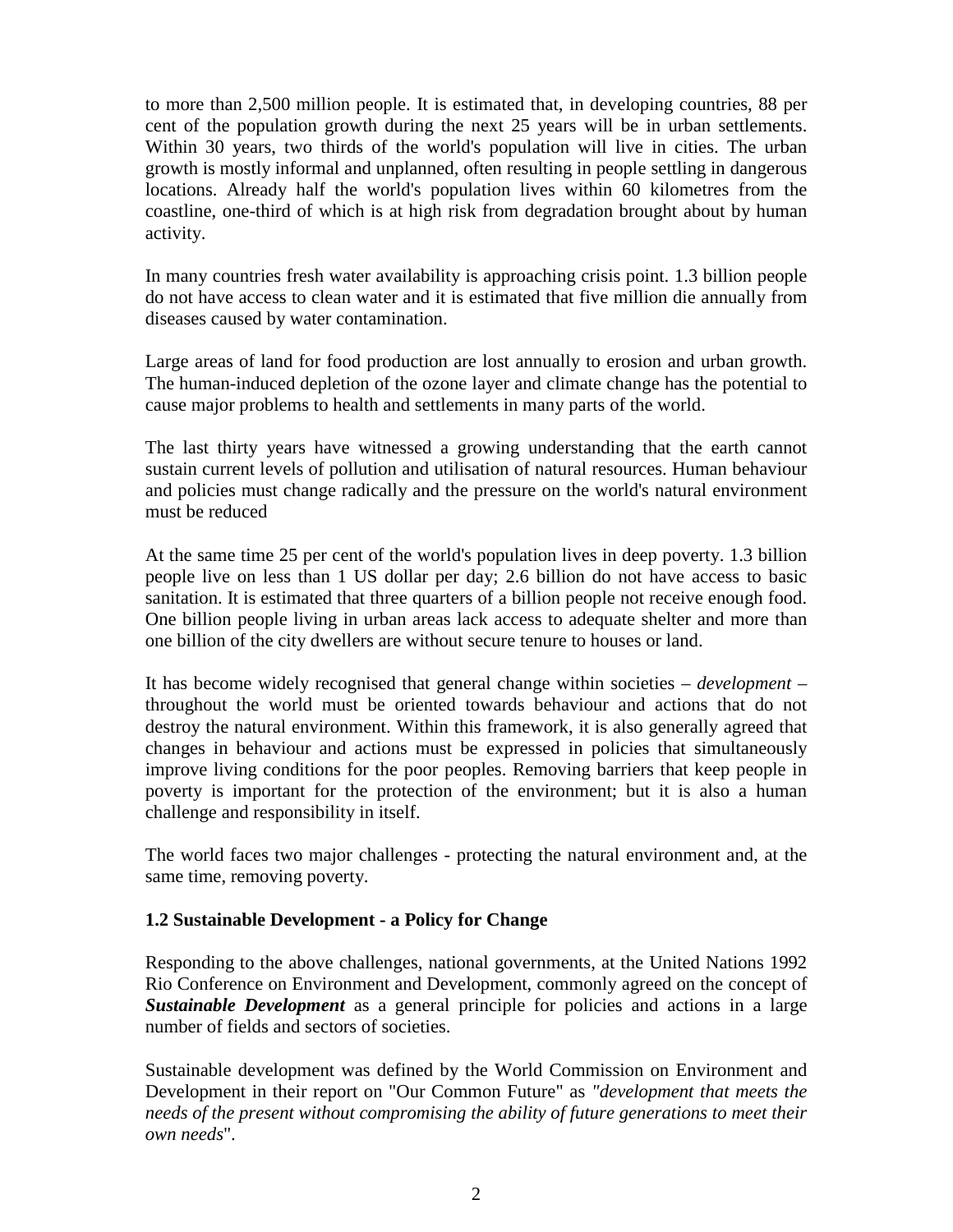Expressed in a more direct way, policies for sustainable development contains three pillars of equal importance:

- Protecting the natural environment
- Improving the social situation for the poor
- Combating poverty.

The Rio Conference agreed a program for the implementation of sustainable development in the twenty-first century. Known as *Agenda 21*, this focuses, *inter alia*, on the strategic importance of an integrated approach to the planning and management of land. It underlines the importance of sustainable human settlements and the proper management of land for agriculture and rural development. It stresses the link between land management and the protection of bio-diversity, forests and water resources. It emphasises the need for reliable information for decision-making. It calls for a stronger role for non-governmental organisations as partners in sustainable development. It also calls for support from national governments, regional and local authorities and the nongovernmental sector, all of whom are encouraged to formulate and adopt local agendas for their respective fields of responsibility.

Since that point of departure, a number of international events have deepened and widened the understanding of the profound importance to humanity of achieving sustainability. The report from the 1996 UN Conference on Human Settlements (Habitat II) focuses, *inter alia,* on the major challenge of fast-growing cities in developing countries - a challenge to be mastered through proper planning and land management, as well as through security of tenure as an engine for social and economic improvements. The World Food Summit (Rome, 1996) underlined the importance of good management of land in providing food for the rapidly growing world population. The World Summit on Social Development (Copenhagen, 1995) and the World Women's Conference (Beijing, 1995) refer, *inter alia*, to the importance of giving women, indigenous people and vulnerable groups equal access to land and security of tenure.

However, in spite of conferences and declarations, in many parts of the world the developments have been for the worse. The need for a change in attitudes towards sustainable development is greater than ever before. This is a challenge to all - to governments at all levels, to non-governmental organisations and to each individual, whether a professional or a non-professional person.

### **1.3 Why FIG Agenda 21?**

FIG recognises that professions play an important role in implementing sustainable development. The surveying profession plays its part through, inter alia, the planning and management of land, sea and water resources; the surveying and registration of real property; and the handling of geographic information.

Even before Rio, the International Federation of Surveyors expressed its support for the concept of sustainability as a principle guideline for development. At its annual meeting in Beijing in 1991 the organisation unanimously adopted the "FIG Statement on Sustainable Development - a Challenge and a Responsibility for Surveyors".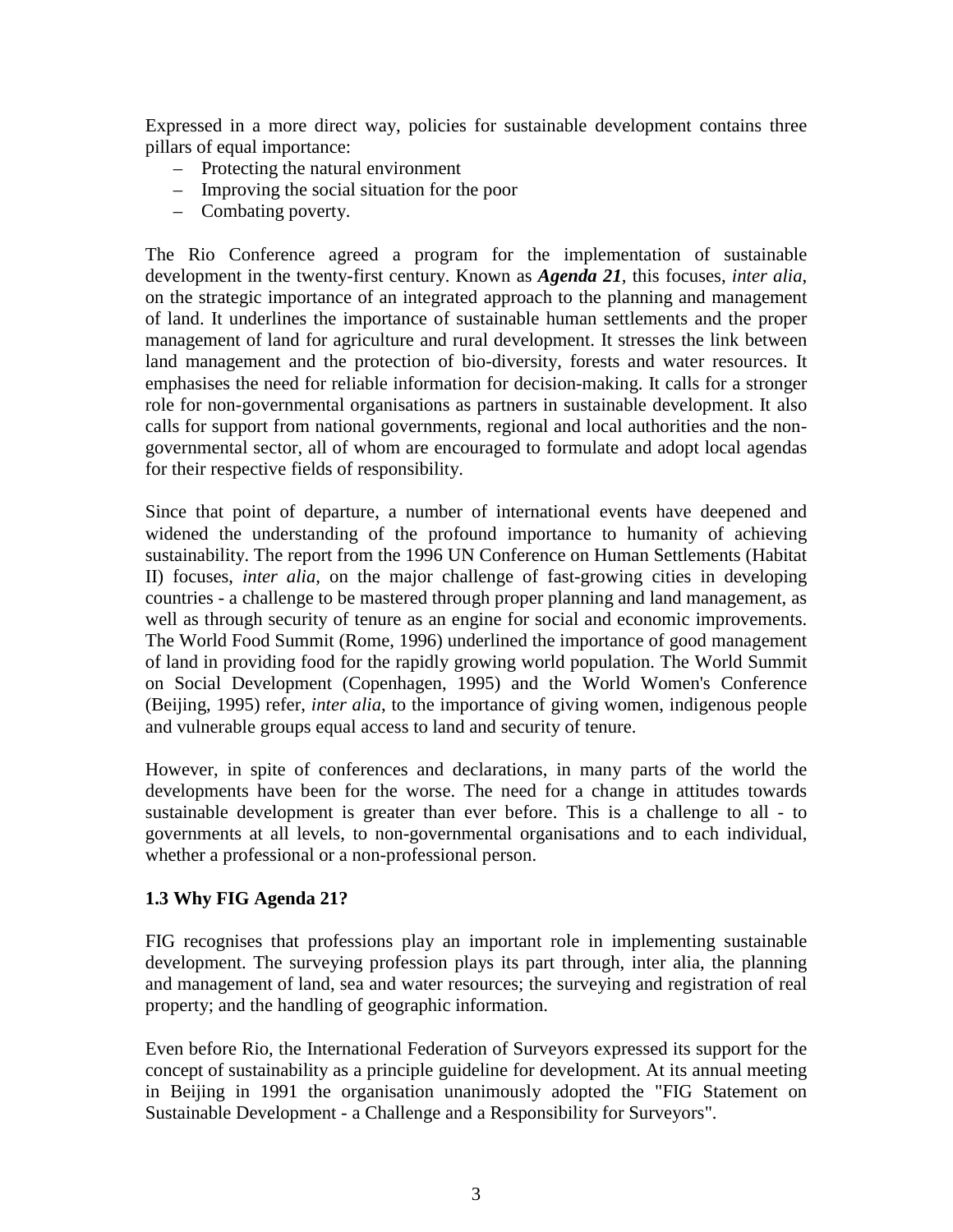During the following decade FIG translated its support into a number of actions. Surveying for sustainable development has been a focus of FIG congresses, annual meetings and commission gatherings. FIG's collaboration with the United Nations has been widened and deepened. During the UN Habitat II Conference in 1996 FIG organised, in collaboration with the United Nations Centre for Human Settlements and the International Federation for real Estate (FIABCI), one of the ten Habitat II Dialogues for the  $21<sup>st</sup>$  Century – the Dialogue on Land and Rural-Urban Linkages – which provided valuable input to the Habitat Agenda. A joint UN-FIG meeting was held in Indonesia in 1996, resulting in the Bogor Declaration on Cadastral Reform The collaboration between UN and FIG in promoting sustainable development was further developed in a workshop in Australia in 1999 which prepared the Bathurst Declaration on Land Administration for Sustainable Development. Co-operation between FIG and the United Nations Centre for Human Settlements UNCHS(Habitat) was crystallised into a Memorandum of Understanding in 1997 with a second extension, covering the period 2000–2003 being signed in May 2000.

These and other events have widened the understanding of the current and potential future contribution of the surveying profession to sustainable development, both inside the profession and within the relevant United Nations agencies. The aim of this statement is to present this understanding in a concentrated form to a wider circle of parties and persons, and to present a number of guiding principles for the implementation of sustainable development within both FIG itself and the entire surveying profession.

By adopting the **FIG Agenda 21**, FIG confirms its support for the concept of sustainable development, and renews its program for contributing to the implementation of sustainability in policies and actions on all levels of society.

## **2. FIG AGENDA 21**

## **2.1 Chapter I - Preamble**

- 1.1 We, the International Federation of Surveyors, recognise that the world is confronted with a growing disparity between and within nations, a worsening of poverty, hunger and ill health and a continuing deterioration of the ecosystems on which humanity depends for its well being. We recognise that the only path forward to a better world for current and future generations is through integration of environment and development concerns. We understand that the concept of sustainable development is rooted in three pillars of equal importance:
	- Protecting the natural environment
	- Improving the social situation for the poor
	- Combating poverty.
- 1.2 We recognise Agenda 21, adopted by the 1992 UN Conference on Environment and Development, as a foundation for plans, policies and actions for sustainable development. We acknowledge that other international conferences, including the UN Conference on Human Settlements (Habitat II 1996), the UN Food Summit (Rome, 1996), the UN World Summit on Social Development (Copenhagen, 1995) and the UN World Women's Conference (Beijing, 1995) also address important social, economic and environmental issues. They include components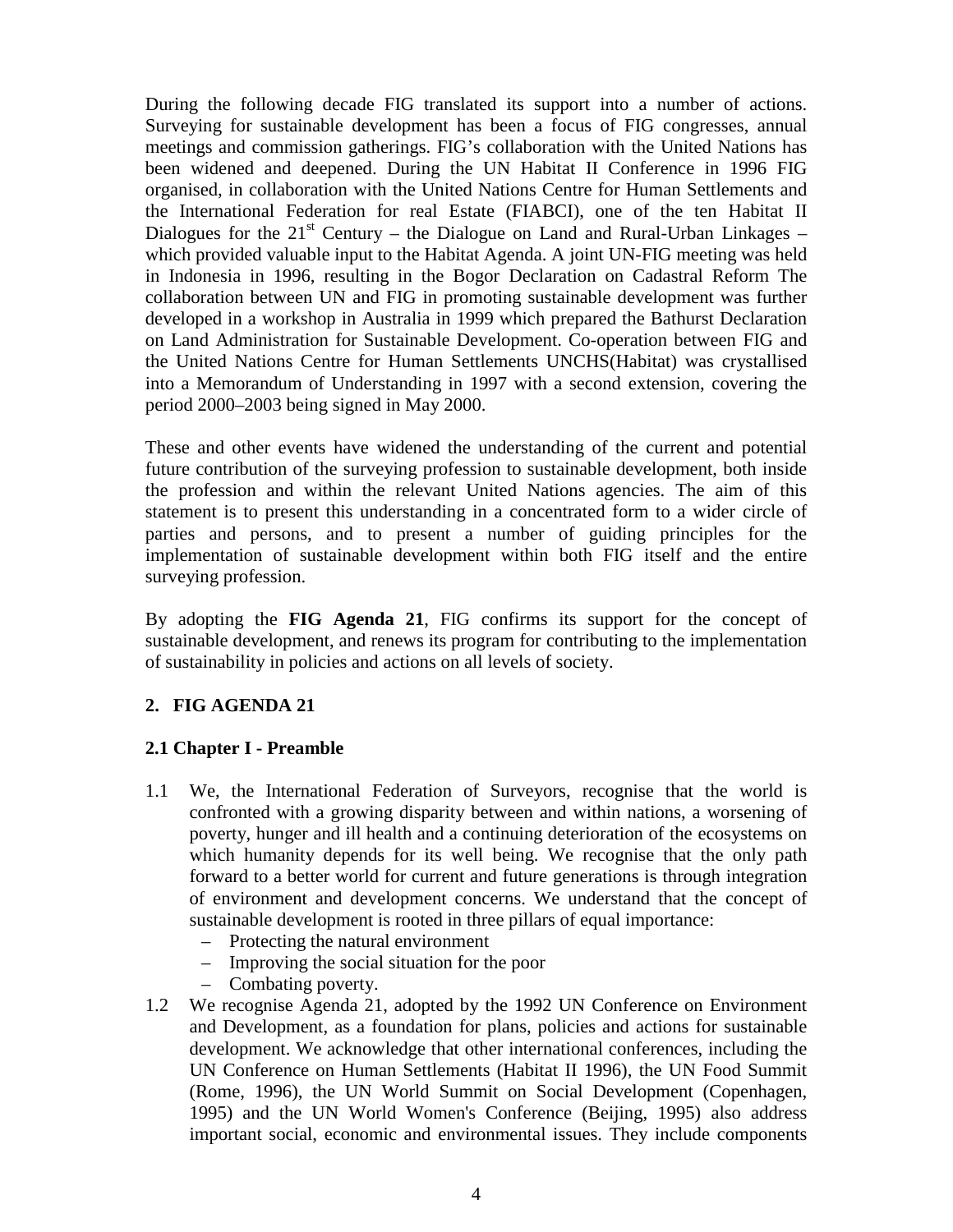of the sustainable development agenda, for which successful implementation depends on actions at local, national and international levels. We note that in 2000 the United Nations Centre for Human Settlements launched the Global Campaign for Secure Tenure and that the UN Commission for Sustainable Development has made security of tenure a priority matter. Both of these address issues in which the surveying profession has an important role to play.

- 1.3 We recognise that sustainable development can only be achieved through a global partnership. Successful implementation of Agenda 21 is first and foremost a responsibility of national governments, supported by international co-operation and in particular by the relevant agencies of the United Nations. However, we note that Agenda 21 also calls for the broadest possible public participation and the active involvement of non-governmental organisations. We fully share the opinion that non-governmental organisations, at the local as well as the international level, can and should make a significant contribution to promoting and implementing sustainable development.
- 1.4 The exploitation and management of the world's natural resources are of crucial importance for sustainable development. In particular the good management of land, sea and water resources will be a prerequisite in ensuring sufficient food for current and future generations and in protecting bio-diversity. Proper planning and management of human settlements, both in urban and rural areas, are critical components in combating poverty and ill health and for improving the general social and economic situation of the poor.
- 1.5 It is widely recognised that access to land and security of tenure are of profound importance in improving the situation of the poor, who frequently live in informal settlements without recognised rights to shelter or to land that can provide food for basic needs. The fast-growing number of urban dwellers in non-regularised settlements in developing countries poses a tremendous challenge in combating poverty, ill health and illiteracy. In addition to keeping people in poverty, the unjust distribution of rights to land leads to violence and is the cause of major conflict in several developing countries.
- 1.6 The movement of people to urban areas in developed countries is correspondingly straining many of natural resources. *Inter alia* good agriculture land is being used for housing and local sources of potable water are being destroyed.
- 1.7 Much of the world's commerce depends on the shipment of goods by sea and their subsequent transhipment to land-based modes of transportation through ports. This global activity creates a high environmental risk in and around the land/sea interface. Hydrographic knowledge is fundamental to the development of safe, efficient and sustainable marine navigational infrastructure. Systems relating to navigational aids and vessel traffic control are also required for safe marine transportation. When integrated marine navigation systems are implemented, the cost of transporting goods will be reduced and the risk of adverse environmental impact will be lessened.
- 1.8 Plans, policies and actions for sustainable development depend on access to appropriate information. Issues concerning sustainable development are frequently of a spatial nature and Chapter 40 of Agenda 21 reflects this when it underlines the importance of access to geographic information. Mapping, aerial photography, remote sensing from satellites, hydrographic surveying, and geographic information systems and related communication technologies are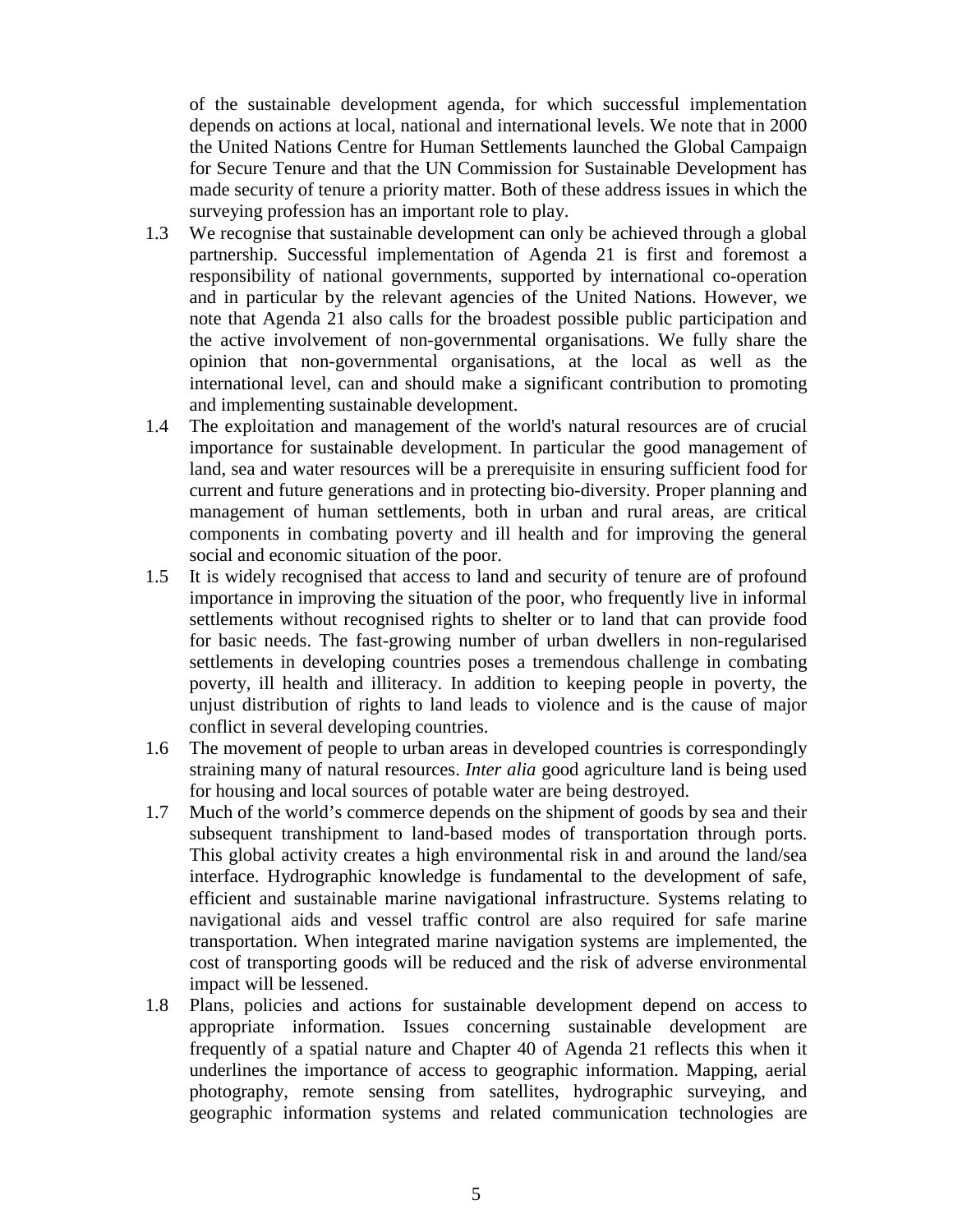powerful tools in raising public awareness and in helping decision-makers at all levels.

- 1.9 The surveying profession deals with the surveying, planning and management of land and marine resources, with laws and systems needed for access to land and for security of tenure, and with geographic information in all its aspects. This makes it deeply involved in issues of profound importance for sustainable development. The way surveyors are trained and act can have a significant impact on the implementation of sustainable development.
- 1.10 Organising surveyors from all over the world, the International Federation of Surveyors is committed to do its utmost to develop the surveying profession and to help the individual surveyor to act in accordance with the principles of sustainable development. It is also committed to collaborate with all relevant agencies of the United Nations and with other non-governmental organisations in developing a mutual understanding of how surveying in all its aspects, as well as related techniques, products and services, can best contribute to the implementation of Agenda 21 world-wide.
- 1.11 The Chapters below formulate principles and programmes to which the surveying profession should adhere to help implement sustainable development. Chapters 2, 3 and 4 deal with the three main areas of activities where the profession can make a significant and tangible contribution. Chapter 5 seeks to develop the surveying profession to enable it to respond ethically and with professional competence to the challenge of Agenda 21. Chapter 6 shows how FIG itself will focus internally on sustainable development issues and how its member associations can and should contribute. Chapter 7 describes FIG's collaboration with the United Nations and with other non-governmental organisations in respect to sustainable development issues.

### **2.2.Chapter II - Access to Land and Security of Tenure**

### Basis for action

 $\overline{a}$ 

- 2.1 Land resources are the basis for human life: they provide soil, energy, water and the opportunity for all human activity. It is estimated that more than half the people in the developing countries are still effectively excluded from ownership or other types of secure rights to land for shelter or for producing food to cover basic needs. It is generally agreed that lack of access to land and secure tenure severely hamper social and economic development in these countries. Only a few countries exhibit true land shortages: consequently it is the current distribution of secured land holdings that hamper development. On the other hand, widespread and secure rights to real property are common among the richer nations of the world. *Access to land and security of tenure are strategic prerequisites for the provision of shelter for all and for the development of sustainable human settlements affecting both urban and rural areas. They are also a way of breaking the vicious circle of poverty.* (Habitat Agenda, paragraph 75)
- 2.2 The effect on economic development of being able to turn assets kept in fixed property into liquid capital is increasingly recognised<sup>1</sup>. In developed countries mortgages on private homes are the single most important source for raising capital for investment. Contrary to this, developing countries in general have not

<sup>&</sup>lt;sup>1</sup> Reference, inter alia, to Hernando de Soto's book "The Mystery of Capital", published in 2000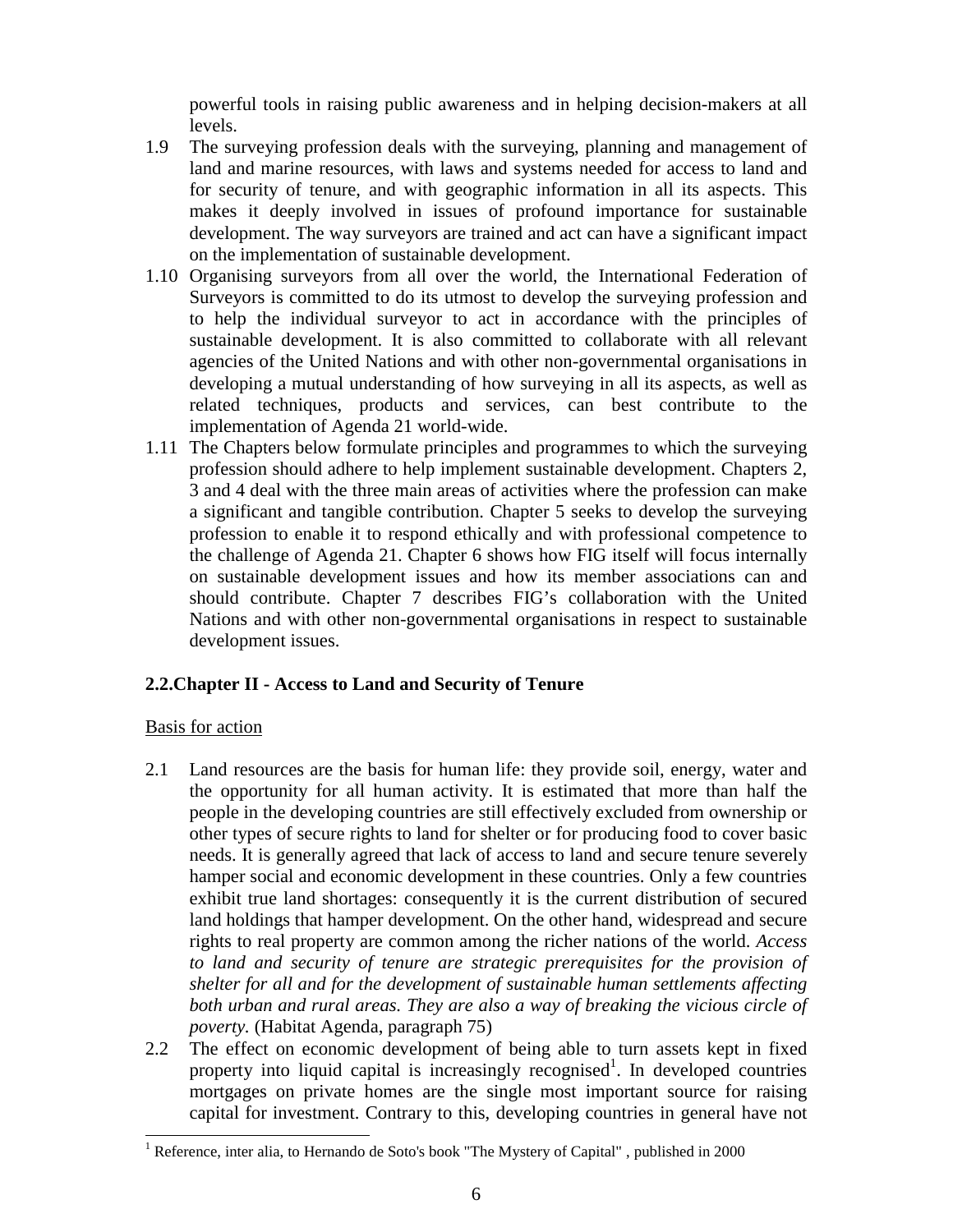adopted laws and systems that facilitate mortgages, effectively making it impossible for people to convert their savings in property into capital for investment. Yet poor people in developing countries in total possess tremendous assets that could be turned into capital they had secure tenure and access to systems for making transactions in property safely and at affordable costs.

- 2.3 Most developing countries experience a massive migration to cities where the majority of the new urban dwellers settle in non-regularised areas, often in locations that are exposed to natural hazards (such as land slides and flooding) and to ill health, illiteracy and unemployment. They are thus effectively kept in poverty. Lack of secure tenure discourages residents from improving conditions through investment in their houses and in common services for water, sewage, roads, etc. In former socialist countries, particularly in Europe, the regularisation of rights to apartments in multifamily buildings is a major concern if problems in the housing sector are to be avoided.
- 2.4 In many countries, particularly in the developing world, the main proportion of land is owned by a small percentage of the population, whilst large numbers of people are landless and poor.
- 2.5 In every continent there are people whose customary rights to land and natural resources have been ignored. In many countries the rights of indigenous people to own, posses or use land are still not properly recognised.
- 2.6 In many countries, and particularly in developing countries, legal, cultural and social barriers prevent women and other vulnerable groups from having equal and equitable access to land.
- 2.7 In addition to national policies for the fair and equitable distribution of land, security of tenure requires appropriate institutions, especially legislation, registration systems and organisations. In many countries the current tenure and cadastral infrastructure do not render adequate and reliable services to all. This may be due to high costs, slow procedures, inadequate technical requirements, a lack of co-operation between ministries and agencies, or corruption. Field surveying of boundaries with high geodetic precision is a critical cost element in developing a cadastre and viable land markets can be facilitated without accurate property maps. Both former socialist countries, which are re-establishing private ownership, and developing countries, which are introducing private ownership and related institutions for the first time, are faced with these problems. In the latter group the issues of customary land tenure and of land grabbing, are frequently not adequately addressed.
- 2.8 Agenda 21 and the Habitat Agenda underline the close link between access to land and security of tenure and sustainable development. Both documents provide concrete programs for related actions to be taken by governments, the private sector and non-governmental organisations. In Agenda 21, Chapter 7 (promoting sustainable human settlements) and in Chapter 14 (promoting sustainable agriculture and rural development) are particularly relevant in this respect. In the Habitat Agenda reference should be made to Chapter IV, Global Plan of Action, section B (adequate shelter for all) and in particular to paragraphs 75 and 76, as well as to paragraph 40 of Chapter III on Commitments.
- 2.9 FIG has for a number of years collaborated closely with the United Nations in raising awareness and developing recommendations and guidelines concerning the issues of access to land and security of tenure (see the Bogor Declaration (1996),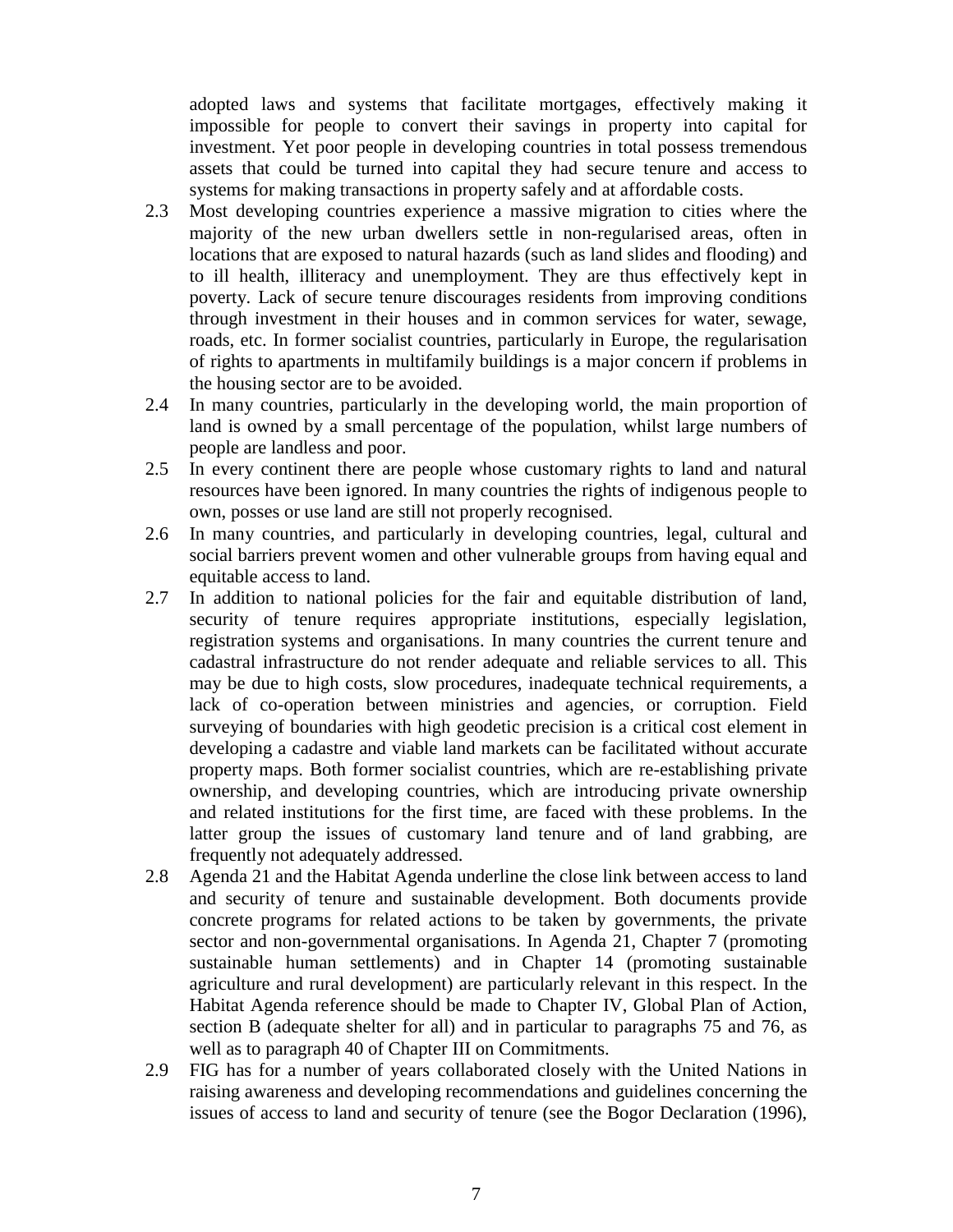the Bathurst Declaration (1999) and the FIG publication "Cadastre 2014" prepared by FIG Commission 7).

#### Actions

- 2.10 To accelerate access to land and security of tenure as instruments for sustainable development, FIG will in particular:
	- (a) Enhance the knowledge of, and access to, the property-related principles and policies of Agenda 21 and subsequent international agreements, including those developed in co-operation between the United Nations and FIG, and actively promote the application of these principles and policies throughout the surveying profession.
	- (b) Promote fairness and equity in access to land and to the infrastructure that provides security of tenure, including promotion of the equal rights of women and indigenous people to possess, buy, inherit and use land. Nobody should be excluded from these basic rights on the basis of sex, religion or race.
	- (c) Continue to assist in developing international guidelines and models for land-related legislation and registration systems, marine-related tenure systems and surveying and mapping that respond to current and local needs and that reflect the principles contained in the points below.
	- (d) Ensure an understanding that current western-type land registration systems need to be re-engineered to accommodate other forms of information that may not be parcel based, *inter alia* to facilitate the collection of information about tenure forms such as occupancy claims, use rights, water rights and overlapping rights.
	- (e) Underline the need to develop practical and low-cost registration systems that facilitate the recognition of housing rights and other rights to land in informal settlements.
	- (f) Stress that emerging registration systems, in particular in developing countries and in transition economies, should not be overloaded with registering more data than is needed to meet urgent needs. These are normally to provide secure tenure, to facilitate the selling and buying of land, and to enable real property to be used as security for loans.
	- (g) Recommend, in particular to the surveying profession, that standards for geodetic precision in boundary documentation in countries that have to undertake massive registration should not exceed those required to serve basic needs. In several countries it has been demonstrated that overview maps (index maps), without detailed field surveying, are perfectly satisfactory for an emerging land market.
	- (h) Underline the importance of respecting local cultures and traditions in developing systems for registration of rights to land. Legislation and systems should, wherever relevant, facilitate the granting of title to groups or families as well as to individuals.
	- (i) Stress that in implementing a modern land registration service, systems must be coupled with policies and practical instruments that prevent land grabbing, as this can easily happen in countries where only a rich minority possesses funds for buying land.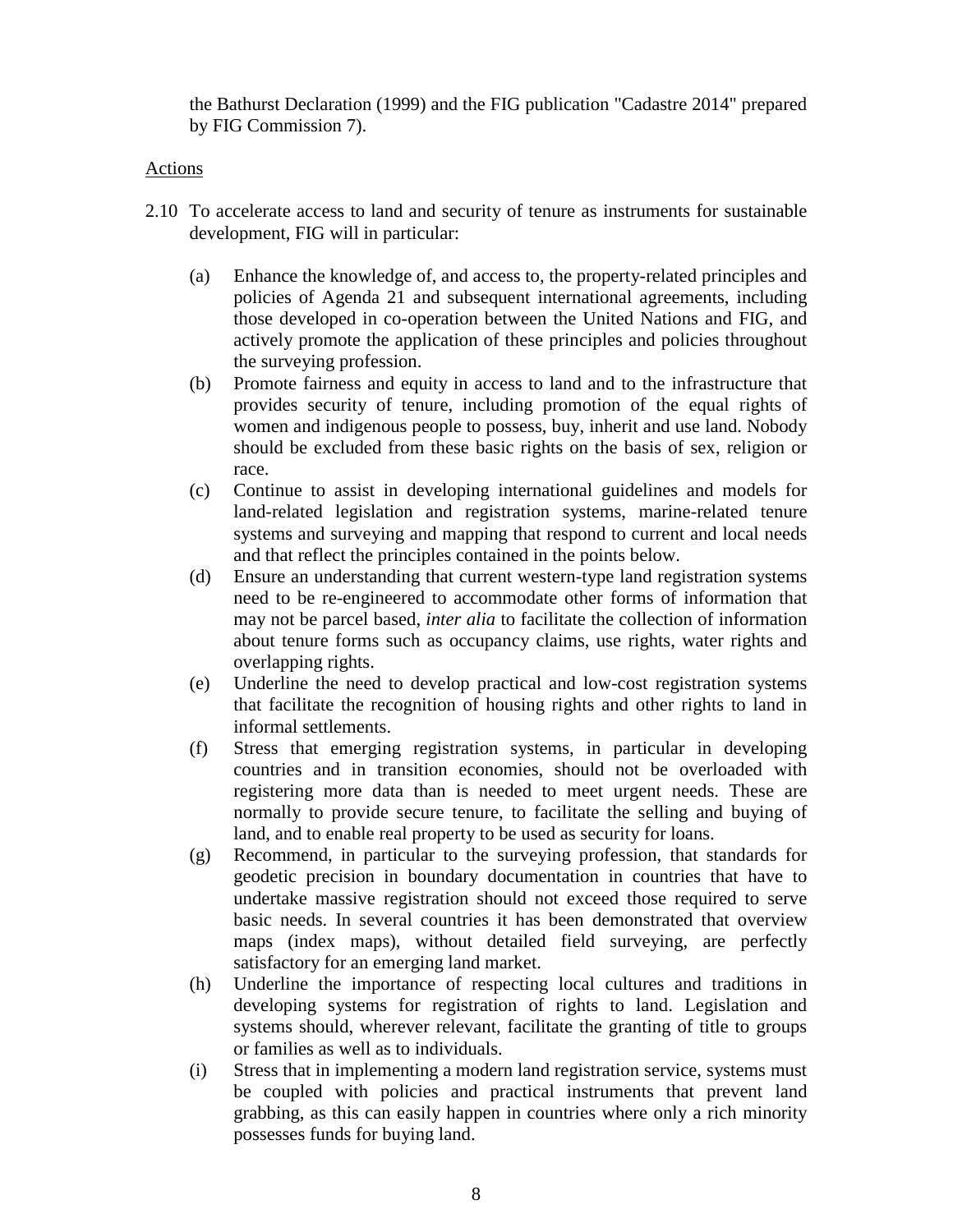(j) Stress that the demand for formal land tenure should come from the people in the area, and that the local inhabitants as well as the local authorities should play an active part in the related processes.

### **2.3 Chapter III - Planning and Management of Land and Coastal Areas**

- 3.1 Migration to urban areas, the sprawl of cities into wider geographical areas and the rapid growth of mega-cities, in particular in developing countries, are among the most significant causes of the transformation of human settlements. Many cities are witnessing harmful patterns of growth, of land use and of energy consumption, often resulting in serious pollution of soil, water and air; loss of valuable agricultural land; and loss of land that sustains bio-diversity. Open and green spaces are frequently not set aside for human well being. Urban settlements, on the other hand, hold out a promise for human development through their ability to support large numbers of people while limiting their impact on the natural environment.
- 3.2 Following the massive migration to cities, developing countries experience the establishment of large informal settlements. Lack of appropriate up-front planning and investment in infrastructure result in settlements that are only seldom serviced with water, sanitation, transport, schools, etc. This frequently causes serious health problems, unemployment, illiteracy and crime.
- 3.3 Sustainable development overall depends on a balanced development of both urban and rural settlements. Urban and rural areas are interdependent economically, socially and environmentally. Ensuring appropriate urban-rural linkages is of vital importance for making sustainable cities as well as sustainable rural settlements. Rural settlements need to be valued and supported with improved infrastructure and services.
- 3.4 In many countries large areas of arable land are continuously lost due to change in land use that leads to massive erosion. Uncontrolled clearing of forest frequently results in landslides, floods, and loss of the vegetation on which bio-diversity depends.
- 3.5 In many areas critical fresh water resources are polluted by the harmful effects of human settlements that do not respect the close connection between land use and the quality of ground as well as of surface water.
- 3.6 Poorly surveyed coastal areas and inadequate marine navigation infrastructure often result in marine pollution incidents that destroy fish habitats and seriously affect coastal ecosystems. These marine environmental disasters inevitably reduce food supplies from the sea and increase hardship and poverty.
- 3.7 Good land use planning and management of land can reduce many of the above problems. However, the environmental impacts are not always appropriately assessed by politicians, planners and developers. Furthermore, the implementation of zoning plans and regulations are not always appropriately monitored and enforced.
- 3.8 Agenda 21, Chapter 7 sets out a program for the development of sustainable human settlements including (at point 7.5) program elements for:
	- a) Providing adequate shelter for all
	- b) Improving human settlement management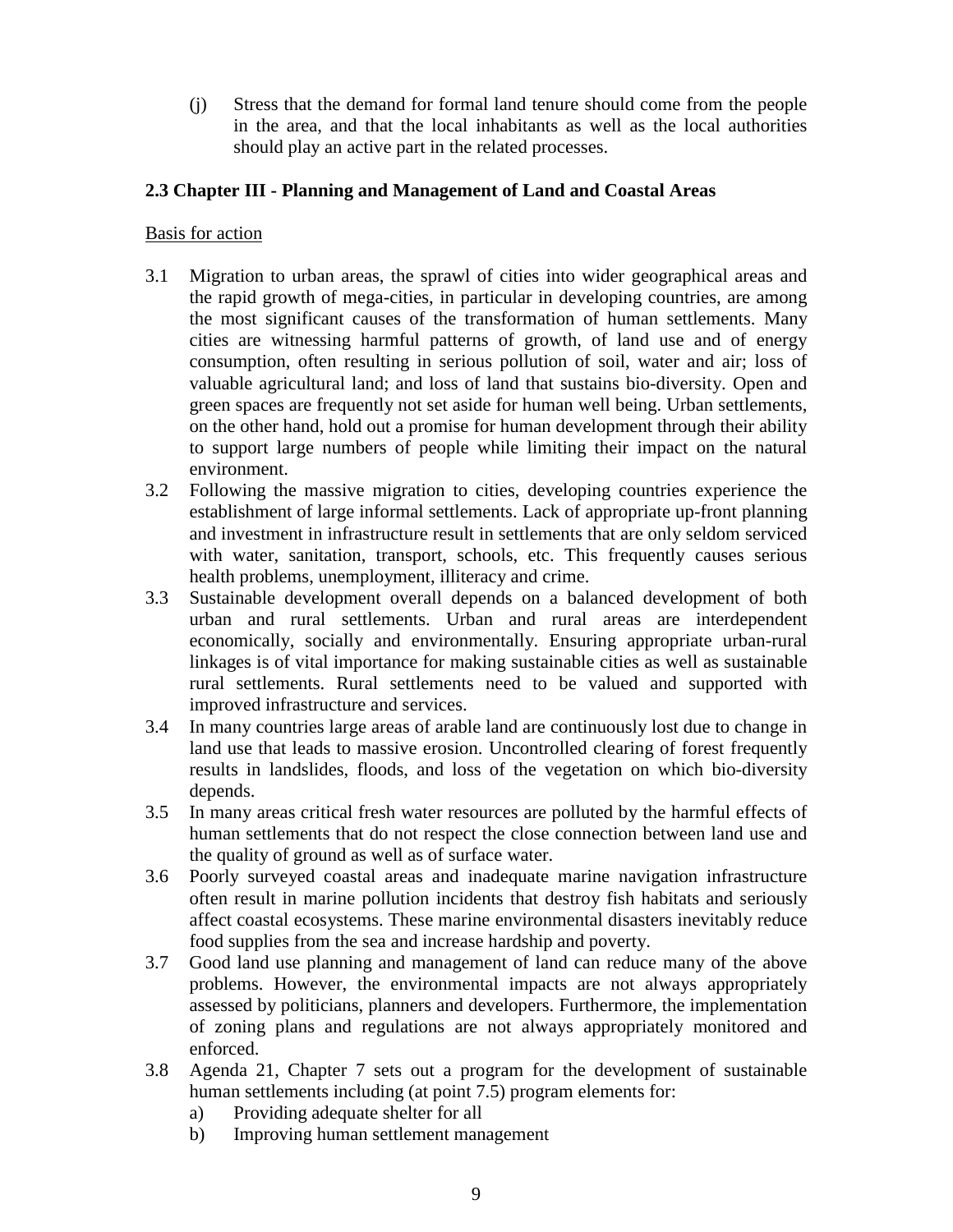- c) Promoting sustainable land use planning and management
- d) Promoting the integrated provision of environmental infrastructure; water, sanitation, drainage and solid waste management
- e) Promoting sustainable energy and transport systems in human settlements
- f) Promoting human settlement planning and management in disaster-prone areas
- g) Promoting sustainable construction industry activities
- h) Promoting human resource development and capacity building for human settlement development

Chapter 10 of Agenda 21 outlines a program for an Integrated Approach to the Planning and Management of Land Resources, taking into consideration environmental, social and economic issues. The broad objective of the program is to facilitate the allocation of land to the uses that provide the greatest sustainable benefits and to promote the transition to integrated management of land resources. In more specific terms, the objectives are (Chapter 10 point 10.5):

- a) To develop policies to support the best possible use of land and the sustainable management of land resources
- b) To improve and strengthen planning, management and evaluation systems for land and land resources
- c) To strengthen institutions and co-ordinating mechanisms for land and land resources
- d) To create mechanisms to facilitate the active involvement and participation of all concerned, particularly communities and people at the local level, in decision-making related to land use and management.
- 3.9 The Habitat II conference Istanbul 1996 agreed on a large number of principles, commitments and strategies for developing sustainable settlements. These are of vital importance for land use planning and management, whether executed by national or local governments. Among these (see the Habitat Global Plan of Action, point 113) are the need to:
	- a) Establish appropriate legal frameworks for public plans and policies for sustainable urban developments and rehabilitation, land utilisation, housing and the management of urban growth
	- b) Promote efficient and accessible land markets that respond to community needs
	- c) Develop, where appropriate, fiscal incentives and land control measures including land-use planning solutions for the more rational and sustainable use of limited land resources
	- d) Encourage partnerships among public, private and voluntary groups and other interested parties in managing land resources
	- e) Promote urban planning, housing and industrial siting initiatives that discourage the siting of hazardous industrial facilities in residential areas, including areas inhabited by people living in poverty or those belonging to vulnerable and disadvantaged groups
	- f) Develop and support land management practises that take into account the need for everyday activities - playgrounds, parks, sports and recreation areas and areas for gardening and urban agriculture
	- g) Promote the integration of land use, communications and transport planning to reduce the demand for transport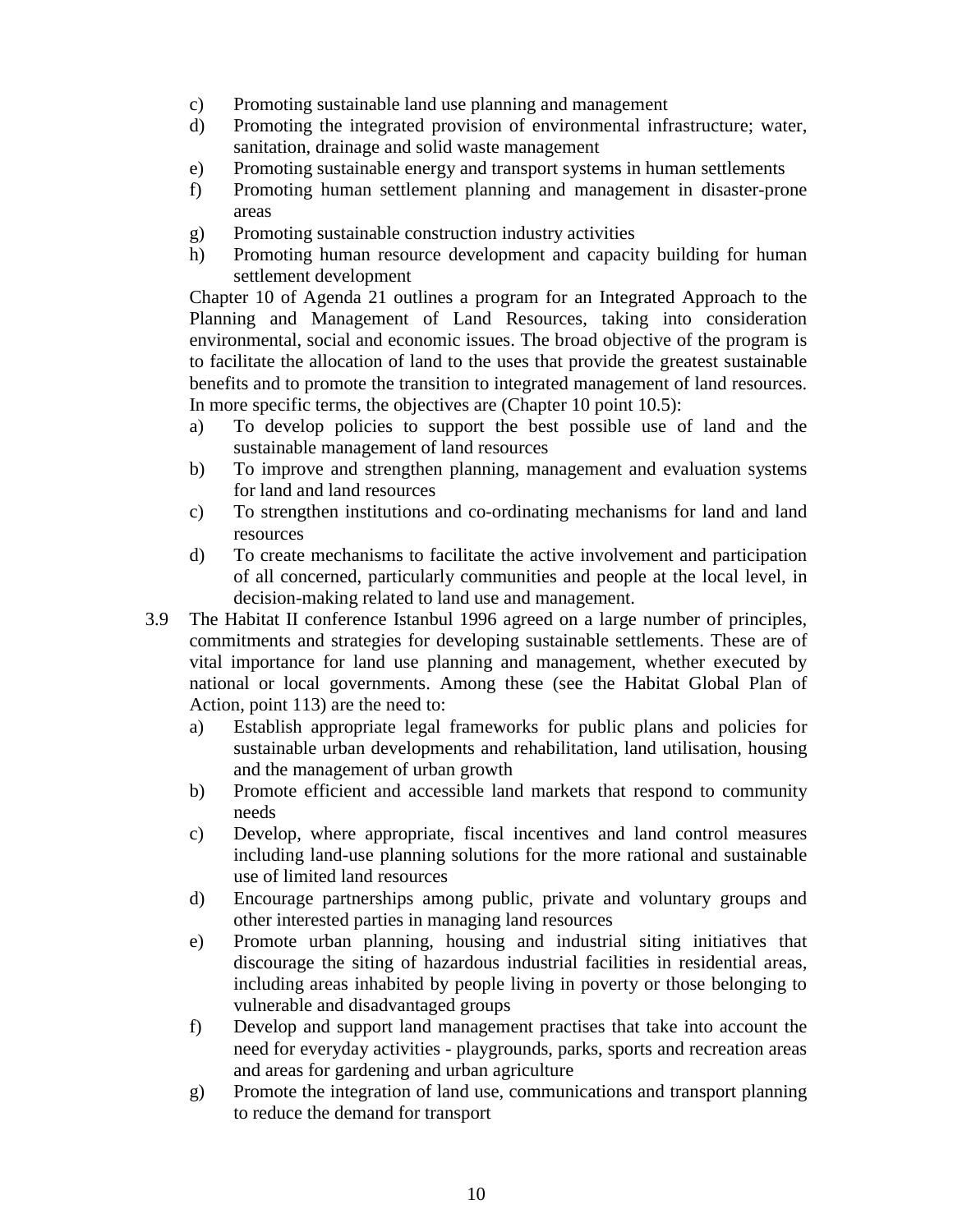- h) Develop and implement integrated coastal zone management plans to ensure the proper development and conservation of coastal resources
- i) Institutionalise a participatory approach by developing and supporting strategies and mechanisms that encourage open and inclusive dialogue among all interested parties, with special attention to the needs and priorities of women, minorities, children, youth, people with disabilities, older persons and persons living in poverty and exclusion.

#### Actions

- 3.10 To encourage best practises in land use planning and land management for sustainable settlements and the management of land resources in general, FIG will in particular:
	- (a) Promote knowledge of the principles, commitments and strategies for sustainable land use expressed in Agenda 21 and the Habitat Global Plan of Action among the members of the Federation and throughout the surveying profession.
	- (b) Promote the application of these principles and strategies among surveyors working in the public as well as the private sector, *inter alia* by transforming the principles and strategies into guidelines and models for practical use in planning and land management, and mechanisms and systems for monitoring and reporting on changes in land use.
	- (c) Promote an understanding of the importance of up-front planning and appropriate land management for creating sustainable settlements for all those low-income groups migrating to cities in developing countries, to ensure a minimum standard for water, sanitation, drainage, and solid waste treatment.
	- (d) Promote an understanding of the importance of protecting fresh water resources through the appropriate siting of settlements and harmful human activities in the management of reservoirs and water catchment areas.
	- (e) Promote an understanding of the importance of protecting coastal areas in general, and related fish and wildlife habitats, from destruction, *inter alia* through the development of adequate marine charts and navigation systems to enhance safety in marine transportation.
	- (f) Promote the importance of planners and land managers insisting on an integrated approach to planning and land management, where environmental as well as social and economic factors are taken into account.
	- (g) Promote the importance of surveyors demanding environmental impact assessments as part of the planning process whenever and wherever appropriate.
	- (h) Promote the importance of surveyors in planning and land management insisting on applying processes that actively involve all interested parties including women, children, older people and people living in poverty.
	- (i) Encourage nations to define their Territorial Boundaries and Exclusive Economic Zones as regulated by the United Nations Law of the Sea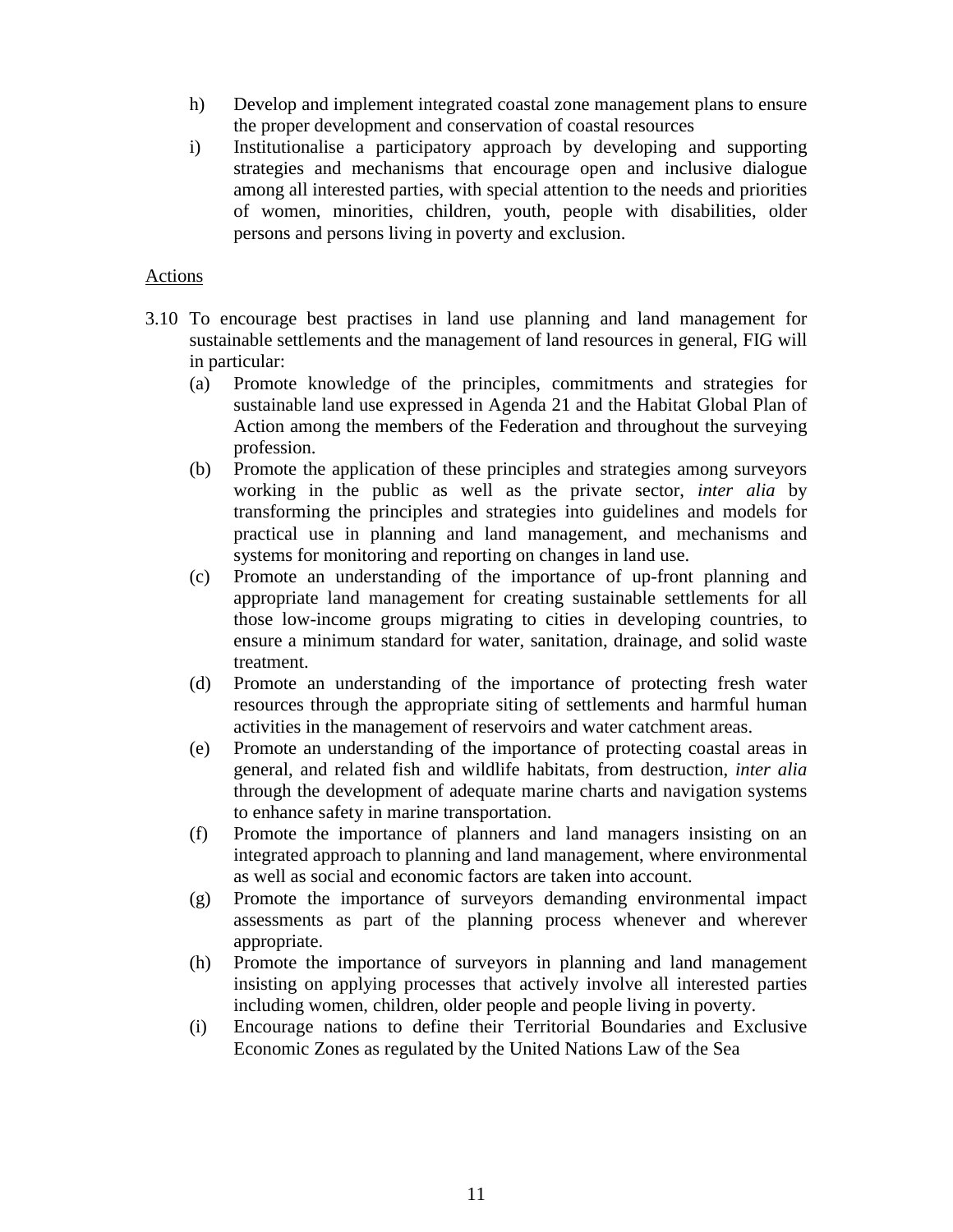## **2.4 Chapter IV - Geographic Information for Decision Making**

#### Basis for action

- 4.1 Good decisions for sustainable development depend on access to reliable and relevant information and to a very large extent on information that is geographically referenced. The need for geographic information arises at all levels of government, from senior decision-makers to the grass roots and individual levels.
- 4.2 Considerable data exist, but access to data is often hampered by lack of standardisation, coherence and adequate services for data retrieval, including information about what data exist and where data are kept.
- 4.3 There is an increasing gap between developed and developing countries in their capacities to collect and disseminate geographic information, seriously impairing the capacities of countries to make sound decisions concerning environment and development.
- 4.4 The rapid development of technologies and methods in surveying and mapping, such as integrated geographic information systems, remote sensing, satellite positioning systems and digital networks for sharing and disseminating of data, provides a strong and important tool for decision making for sustainable development. Accessible and relevant geographic information will play an important role in planning, executing and monitoring development. Developing countries have embarked on implementing spatial infrastructures for the optimal sharing and use of geographic data in digital form. However, the majority of developing countries lack the capacity to utilise the emerging technologies and methods.
- 4.5 The recent extension of the United Nations Convention on the Law of the Sea (UNCLOS) to nations' territorial rights over vast ocean areas requires, on the one hand, national capacities to collect hydrographic and other data needed for presenting claims and, on the other, a capacity to manage the areas. There is a very real need to ensure that these resources are integrated with the national land information systems.

### Activities

- 4.6 To facilitate the optimum use of geographic information in decision making for sustainable development, FIG will in particular:
	- (a) Help in the collection and dissemination of research, developments and best practises in the application of geographic information systems and spatial data infrastructures as well as in the use of surveying and mapping for environmental protection, planning and monitoring, and for social and economic development.
	- (b) Assist in keeping relevant UN agencies and other international bodies informed about developments in the use of all aspects of geographic information for sustainable development.
	- (c) Promote an understanding that access to relevant geographic information is a democratic right and support a policy that nobody, particularly local communities, grass root movements, people in poverty or any other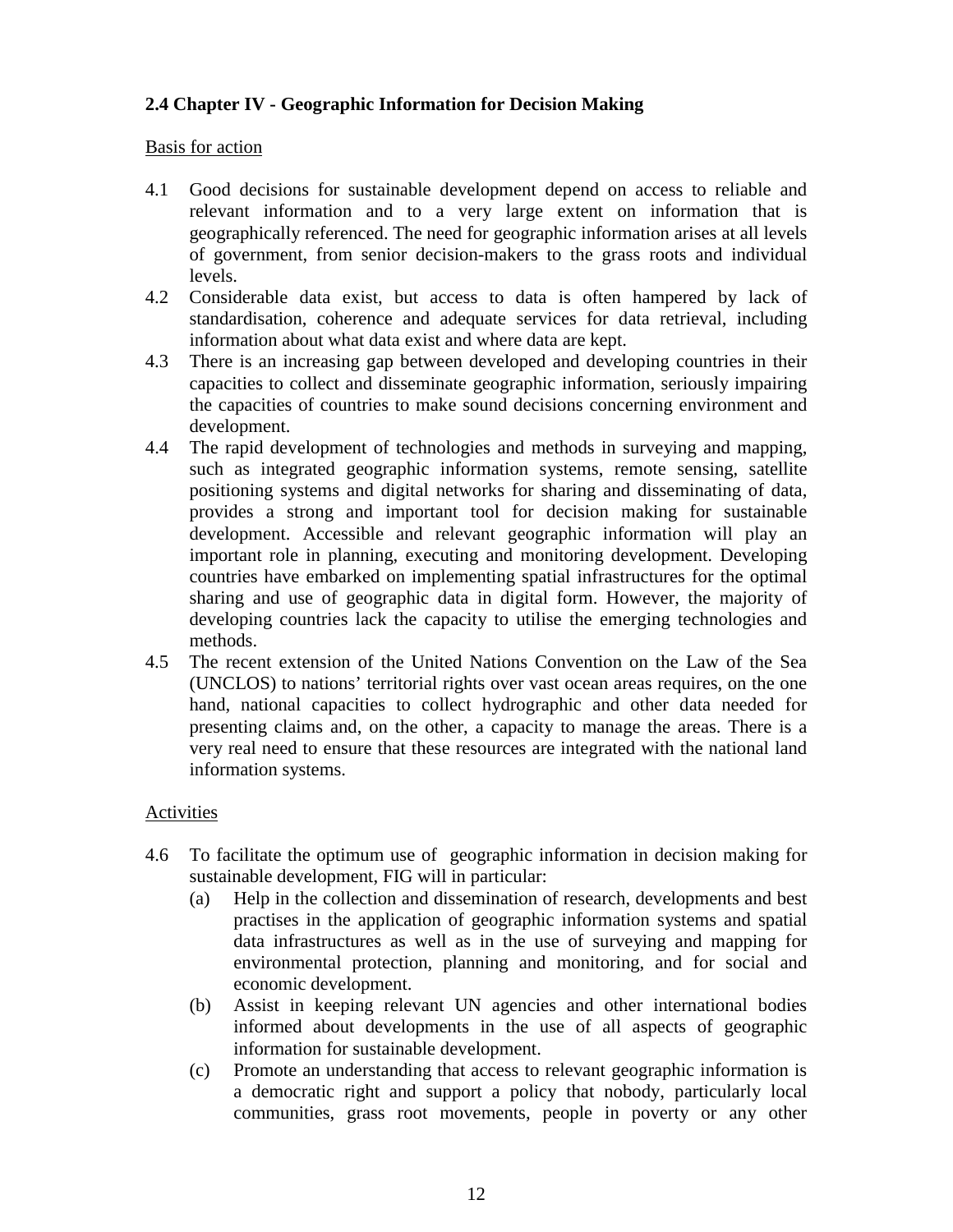vulnerable groups, should be denied that access by law, high prices or any other unreasonable means.

- (d) Promote the Internet as a medium that can substantially improve the value of geographic information to involved parties at all levels of society and the importance of governmental agencies and private institutions holding such information in ways that facilitate access for all.
- (e) Promote the need for countries, as well as agencies within countries and regions, to facilitate the sharing of geographic data to help in an integrated approach to the planning and management of land, settlements, coastal areas and the oceans.
- (f) Promote the need for governments, agencies and institutions to document and share information about sources of available information within their respective organisations.
- (g) Work with international bodies such as the International Standards Organization (ISO) to develop and implement suitable standards for the exchange of geographic information.
- (h) Work with relevant bodies, including educational institutions, to ensure that there is a knowledgeable and skilled workforce available to develop and maintain geographic information systems.
- (i) Promote technical assistance and co-ordination between countries that have the technology and resources for data collection, analysis and dissemination and countries that are in need of assistance in these areas.
- (j) Support the United Nations and other agencies in planning and developing regional spatial data infrastructures.

### **2.5 Chapter V - Developing the Surveying Profession**

- 5.1 Surveyors at all levels of government as well as in private enterprises, dealing with land and property, land use planning and management, and geographic information, play an important role in developing and implementing policies, strategies and services of vital importance to sustainable development.
- 5.2 The way that surveyors act, be they in the public or the private sector, has the capacity to influence society's attitude towards sustainability.
- 5.3 Although the concept of sustainable development is generally understood by most surveyors, its practical implications, the challenges it poses and the consequent responsibilities facing the profession and individuals need to be elaborated, promoted and continuously updated.
- 5.4 FIG recognises that it provides a mechanism and an opportunity for surveyors to enhance and demonstrate their professionalism.
- 5.5 FIG recognises that the education and training of surveyors, including continuous professional development, is of paramount importance in supporting their contribution to sustainable development.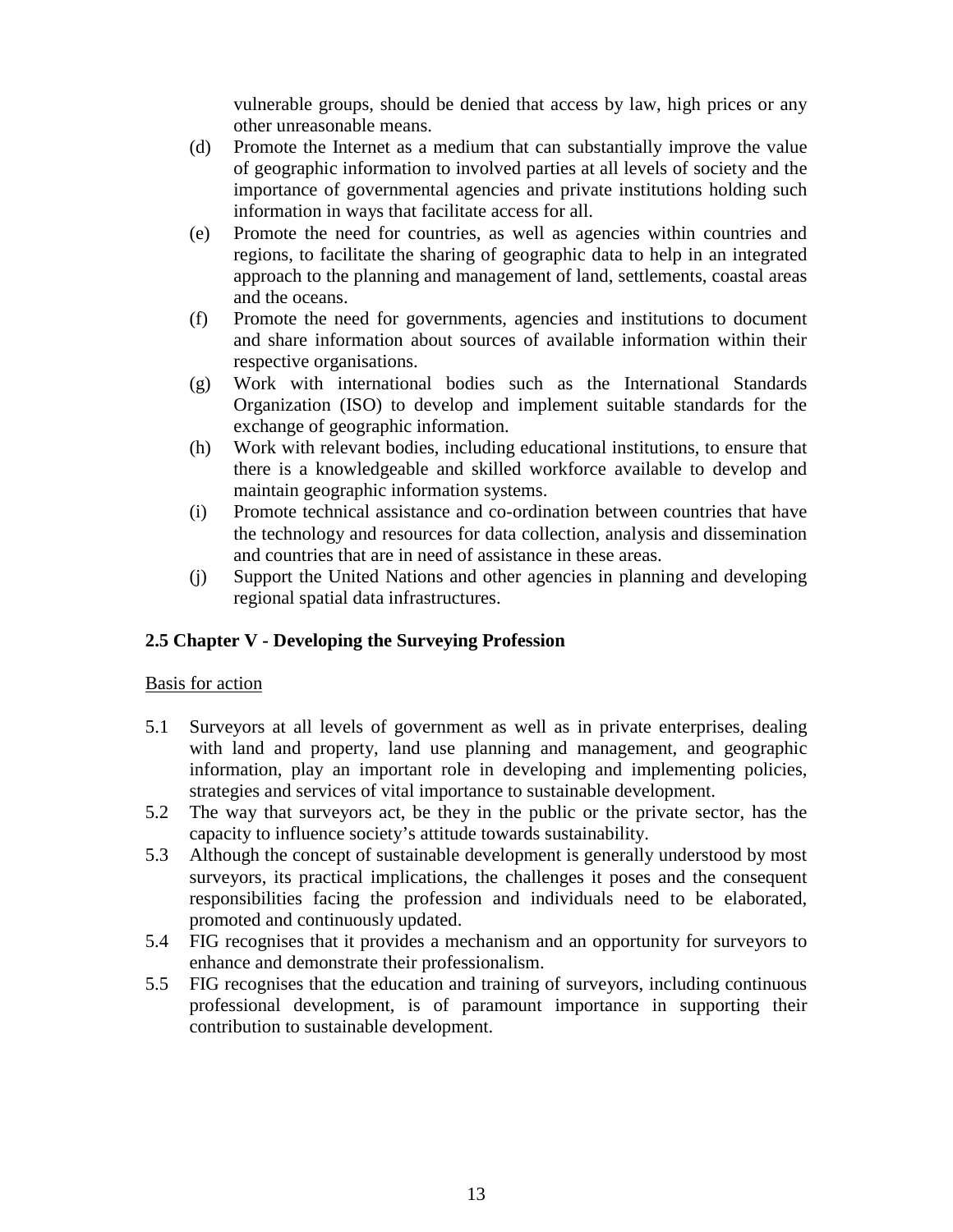## Actions

- 5.6 FIG is committed to doing its utmost to assist the surveying profession to respond to the challenges and responsibilities of sustainable development. FIG will in particular:
	- (a) Continue to include all aspects of sustainable development and its relevance to the surveying profession in technical programmes at FIG congresses, conferences, workshops and meetings, including those arranged by individual FIG Commissions.
	- (b) Assist in developing university programmes for the general education of surveyors that reflect their role and responsibilities in relation to sustainable development.
	- (c) Promote the inclusion of appropriate elements of sustainable development policies and strategies in relation to the activities of the surveying profession within national programmes for continuous profession development.
	- (d) Ensure that any FIG evaluation and rating of educational programmes, or similar activities undertaken by its subsidiary bodies, duly considers whether they adequately address all relevant aspects of sustainable development.
	- (e) Encourage national associations to include appropriate references to sustainable development in their codes of conduct. Support the principle that these codes should*, inter alia,* require surveyors to facilitate equal access to land registration services; insist on integrated approaches to planning and land management; request that environmental impact assessments be carried out whenever and wherever relevant; and request that all interested parties be actively involved in relevant planning and development processes and granted access to all relevant data.
	- (f) Assist in establishing professional societies in countries where there are no such bodies and when established, ensure that the societies develop appropriate codes of ethics and professional conduct.
	- (g) Encourage the development and maintenance of quality principles to ensure quality customer service from the surveying profession throughout the world.

# **2.6 Chapter VI - Committing FIG and its Member Associations**

- 6.1 Agenda 21 calls for non-governmental organisations at all levels to support the implementation of sustainable development policies.
- 6.2 FIG recognises that professional associations, at the international as well as the national level, can play an important role in implementing Agenda 21.
- 6.3 FIG recognises that, in developing the Federation into an efficient and effective non-governmental organisation, it should actively support the implementation of sustainable development and formulate a set of values to which it will urge its member associations, associate members, academic members and individual surveyors to adhere.
- 6.4 FIG reiterates the policies stated in FIG publication no.3, 1991, "Sustainable development – a Challenge and a Responsibility for Surveyors". This focused on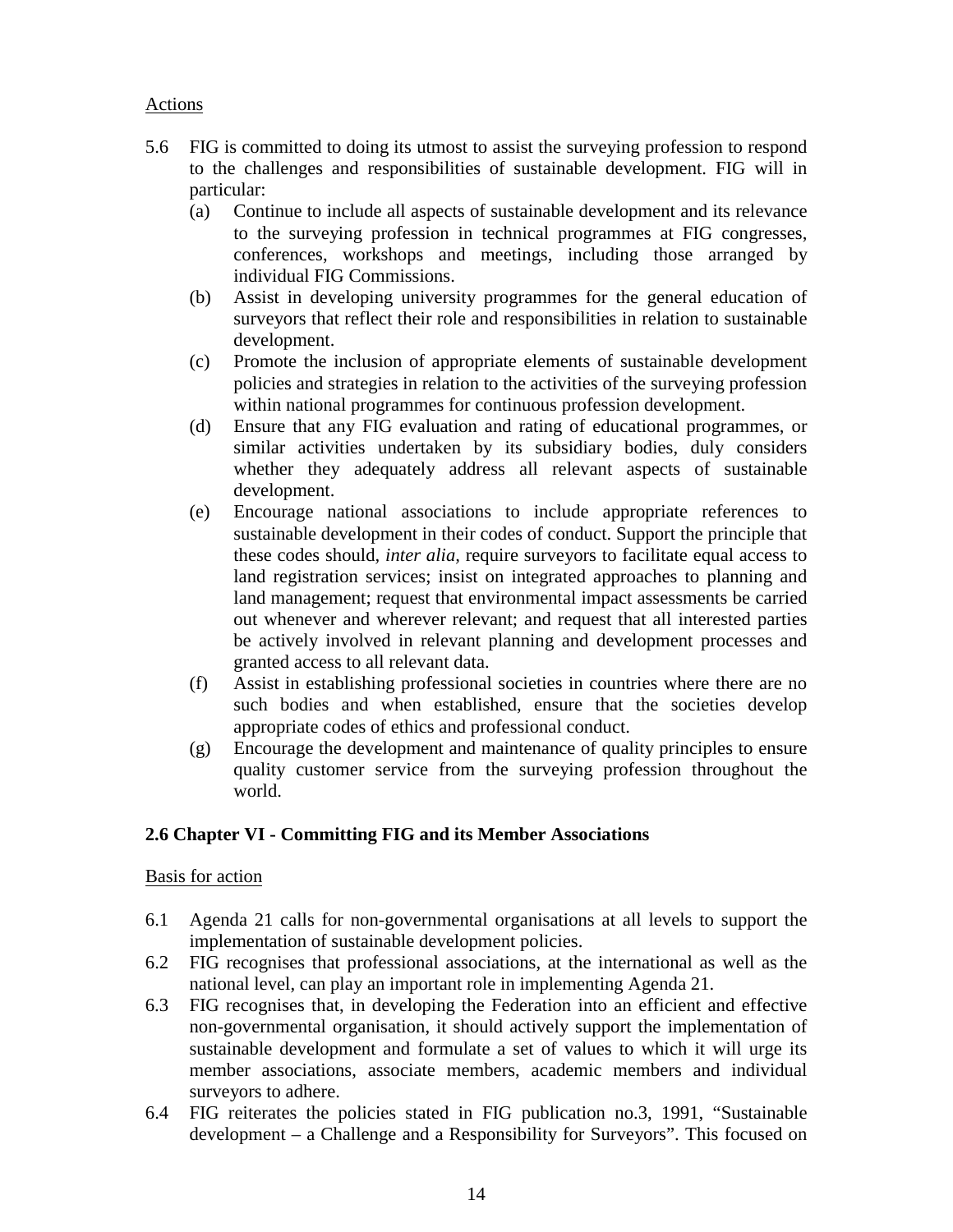the potential for surveyors to contribute to sustainable development; committed the Federation to include environmental issues as important topics at conferences and other occasions; and encouraged national associations to do likewise.

### Actions

- 6.5 By adopting this statement, the International Federation of Surveyors renews its undertaking to promote the concept of sustainable development, and its related challenges and responsibilities, to surveyors in all its relevant activities. FIG is thereby committed to:
	- (a) Emphasising the wider understanding of sustainable development, to include policies, strategies and actions for social and economic development as well as for environmental protection.
	- (b) Including sustainable development policies, strategies and actions in all relevant activities of the Federation, as well as in the activities of all its Commissions, and ensuring that national member associations do likewise.
	- (c) Including appropriate responses by the profession and individual surveyors to the challenges and responsibilities of Agenda 21 in all relevant guidelines, statements and other documents.
	- (d) Ensuring that concrete activities to implement FIG Agenda 21 are included in the long and short term work plans of the Federation.
	- (e) Ensuring that progress on activities related to sustainable development, including those activities undertaken by the Commissions and national associations, is regularly reported to the annual General Assembly of the Federation.

## **2.7 Chapter VII - Collaboration with United Nations, National Governments and Non Governmental Organisations**

- 7.1 Agenda 21 (para. 27.9) urges all agencies of the United Nations to establish mechanisms and procedures for drawing on the expertise and views of nongovernmental organisations in policy and program design, implementation and evaluation.
- 7.2 Agenda 21 (para. 27.10) further urges governments to establish or enhance dynamic dialogues with non-governmental organisations.
- 7.3 Since the adoption of Agenda 21 the issue of land administration for sustainable development has come to the forefront of the work of several UN agencies that are implementing Agenda 21 - in particular through the UNCHS Global Campaigns on Good Urban Governance and on Security of Tenure, and the programme of the Commission on Sustainable Development. Similar initiatives are taking place within the UN's regional activities and within other international and national organisations dealing with aid, environment and development.
- 7.4 Following the collapse of socialist regimes in East and Central Europe and other regions of the world, transition countries have embarked on large programs to reestablish property rights and registration systems, and to strengthen the institutions for land use planning and management that are needed for the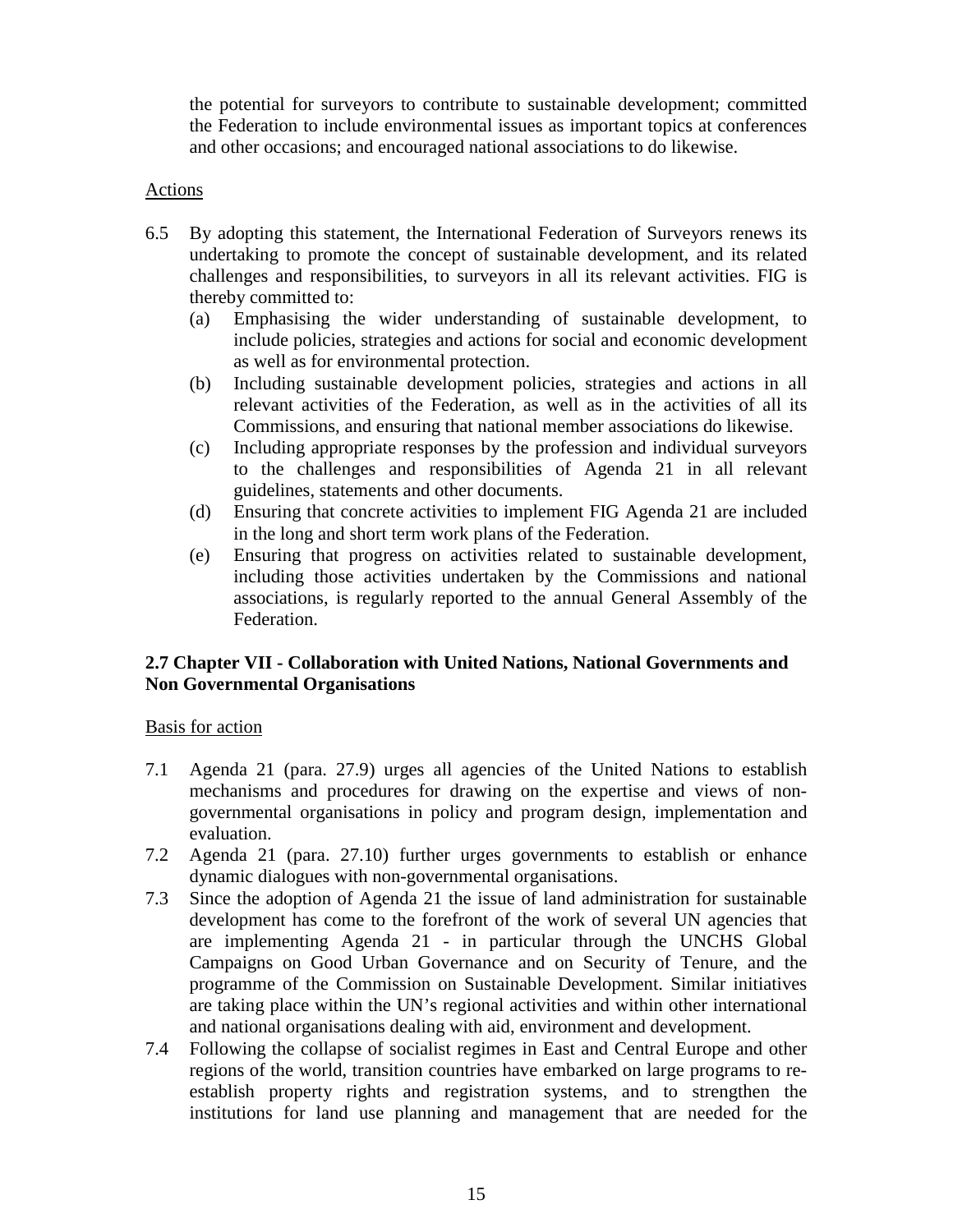effective functioning of market-based economies. However, assistance in developing appropriate solutions and models are still badly needed.

- 7.5 During the last decade (1990–2000) FIG has increased its collaboration with various United Nations agencies – notably in chairing the dialogue on urban-rural linkages during the 1996 UN Conference on Human Settlements; preparing the two UN-FIG declarations on cadastral reforms (Bogor, 1996) and on Land Administration for Sustainable Development (Bathurst, 1999); preparing a statement for co-operation between FIG and UN agencies as a result of an FIG/UN roundtable (Melbourne, 1999); and entering into a Memorandum of Understanding with UNCHS(Habitat) (Nairobi, 2000).
- 7.6 FIG has well-established relations with other international associations notably the International Council for Research in Building and Construction (CIB) and the International Real Estate Federation (FIABCI) – in developing strategies for working on sustainable development issues at the level of international nongovernmental organisations.

### Actions

- 7.7. FIG is committed to further develop its links with relevant UN agencies, the World Bank and other international aid organisations, donors and lenders, national governments and non-governmental organisations. In so doing FIG will:
	- (a) Channel information about relevant UN programs and activities to FIG member associations and individual surveyors.
	- (b) Help UN agencies to develop sound strategies and policies for using the competence and services of the surveying profession in implementing sustainable development whenever the advice of the surveying profession is relevant.
	- (c) Collaborate with UN agencies in developing guidelines targeted at the surveying profession to optimise the profession's contribution in implementing sustainable development at all levels of society.
	- (d) Collaborate with UN agencies in developing guidelines and practical models for developing national surveying capacities to assist in implementing sustainable development at national, regional and local level.
	- (e) Participate actively as a non-governmental organisation representing the global surveying profession in relevant UN meetings to which NGOs are invited to contribute.
	- (f) Establish collaborative arrangements with international non-governmental organisations, and non-commercial institutions that are involved in implementing Agenda 21 and which will benefit from sharing knowledge developed within FIG concerning sustainable development and from the services of the surveying profession.
	- (g) Establish or further develop existing links with other international nongovernmental organisations dealing with tangible issues so as to enhance, through concerted action, their contributions to sustainable development.
	- (h) Encourage member associations to establish proper links with relevant departments of their domestic governments so as to enhance the surveying profession's input to the implementation of Agenda 21 at the national level.
	- (i) Support education and training initiatives of the UN, the World Bank and other relevant institutions rendering assistance to developing countries.